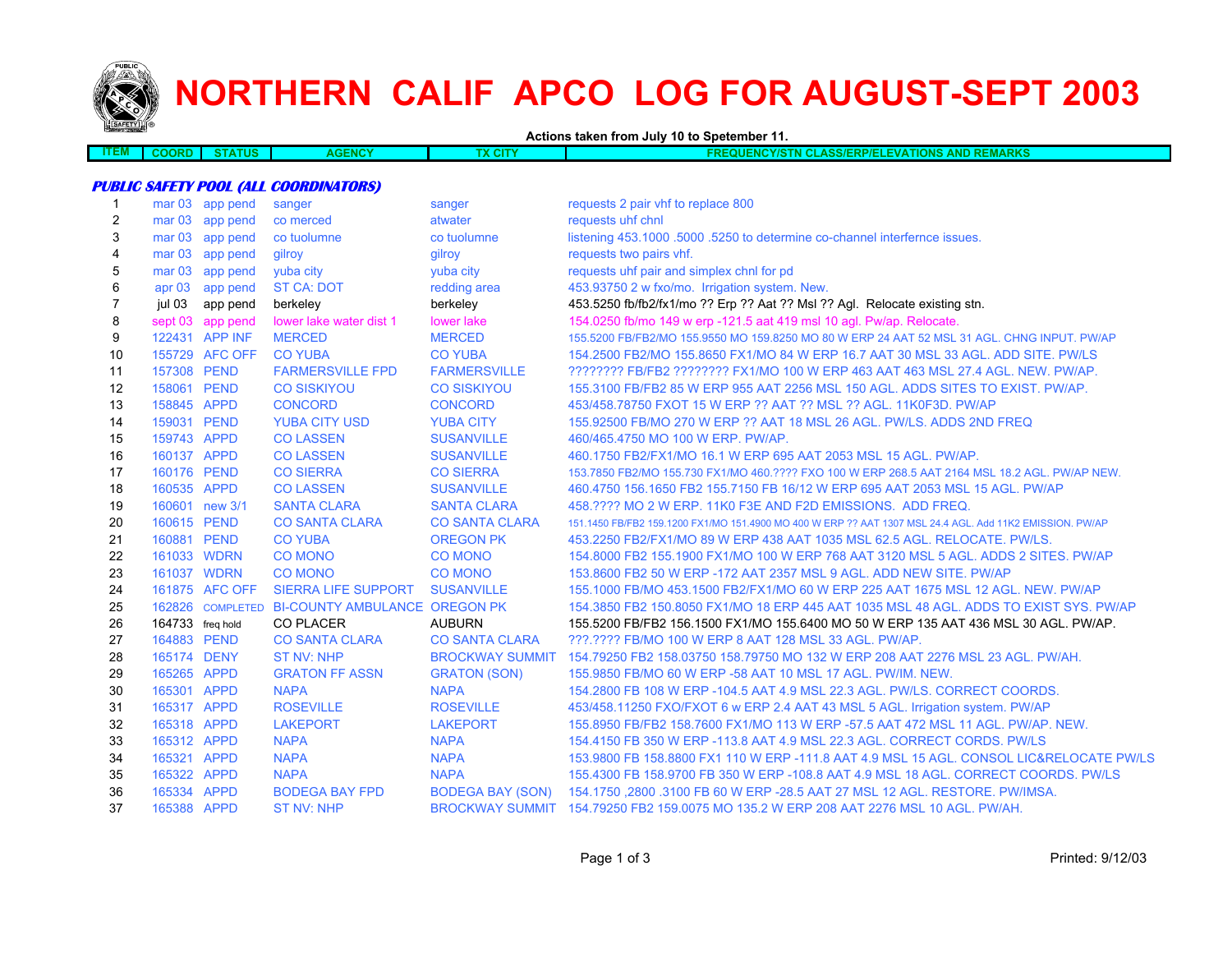| 38 | 165409 APPD | <b>CO CONTRA COSTA</b>      | <b>PINOLE</b>           | 220/221 FB2/FX1/MO 15 CH 200 W ERP -24.6 AAT 19 MSL 20 AGL. QM/IMSA, NON-TRUNKED.                                             |
|----|-------------|-----------------------------|-------------------------|-------------------------------------------------------------------------------------------------------------------------------|
| 39 | 165410 APPD | <b>CO CONTRA COSTA</b>      |                         | CO CONTRA COSTA 220/221 FB2 15 CH 60 W ERP 585 AAT 786 MSL 43 AGL. QM/IMSA, NON-TRUNKED, (MULTIPLE SITES)                     |
| 40 | 165411 APPD | <b>CO CONTRA COSTA</b>      | CO CONTRA COSTA         | 220/221 FB2 15 CH 200 W ERP 133.5 AAT 221 MSL 10 AGL. QM/IMSA. NON-TRUNKED. (MULTIPLE SITES)                                  |
| 41 | 165558 APPD | <b>NAPA</b>                 | <b>NAPA</b>             | 485,48750 FX1 35 W ERP ?? AAT 6.1 MSL 5.8 AGL, PW/AP, ADD TO EXIST SYSTEM.                                                    |
| 42 | 165588 PEND | <b>ST CA: DOT</b>           | <b>SACRAMENTO</b>       | 453/458.08750 .11250 MO 2 W ERP 11K2F1D. NEW. PW/AASHTO. MANY IRREGULARITIES.                                                 |
| 43 | 165608 APPD | <b>CO CONTRA COSTA</b>      | <b>CO CONTRA COSTA</b>  | 220/221 FB2/FX1/MO 15 CH 60 W ERP 585 AAT 786 MSL 43 AGL. QM/IMSA. NON-TRUNKED.                                               |
| 44 | 165619 PEND | ST CA: B&G                  | <b>SACRAMENTO</b>       | 453.3000 FB2/MO 60 W ERP 49 AAT 8 MSL 46 AGL, PW/APCO.                                                                        |
| 45 | 165649 APPD | <b>ST CA: DOT</b>           | <b>STOCKTON</b>         | 453.91250 FXO/FXOT 6 W ERP 2.0 AAT 3.7 MSL 7.0 AGL. PW/AASHTO.                                                                |
| 46 | 165708 APPD | <b>MARINA</b>               | <b>MARINA</b>           | 453.93750 FXO 5.6 W ERP H ?? AAT 54 MSL 6.8 AGL, RX LINK 11K2, PW/AP                                                          |
| 47 | 165804 APPD | <b>CO CONTRA COSTA</b>      | CO CONTRA COSTA         | 220/221 FB2/FX1/MO 15 CH 60 W ERP 585 AAT 786 MSL 43 AGL. QM/IMSA. NON-TRUNKED.                                               |
| 48 | 165903 WDRN | <b>CO MARIPOSA</b>          | <b>CO MARIPOSA</b>      | ????.???? MO ?? ERP ?? AAT ?? MSL ?? AGL. MG/UTC. INCOMPLETE DATA.                                                            |
| 49 | 165917 APPD | <b>CO CALAVERAS</b>         | <b>CO CALAVERAS</b>     | 155.5500 .7600 FB/FB2/MO 159.04500 FX1/MO 200 W ERP 166 AAT 1996 MSL 30 AGL. PW/AP                                            |
| 50 | 165917 PEND | <b>CO CALAVERAS</b>         | <b>CO CALAVERAS</b>     | 155.5500 .7600 FB/FB2/MO ???.???? FX1/MO 200 W ERP 166 AAT 1996 MSL 30 AGL. PW/AP                                             |
| 51 | 165987 APPD | DON PEDRO REC AREA          |                         | MOCCASIN-LAGRANGE 151.4750 FB 159.2850 FX1 100 W ERP 75 AAT 293 MSL 12 AGL. HQ & ENTRY KIOSKS. ADD STNS. PW/IMSA              |
| 52 | 165987 APPD | DON PEDRO REC AREA          | <b>MOCCASIN</b>         | 155,0850 FB2 151,0550 5 W ERP 100 W ERP 393 AAT 293 MSL 12 AGL, ADD 2ND CHNL, PW/IMSA                                         |
| 53 | 166001 APPD | CO INYO                     | CO INYO & VICINITY      | 151.0250 FB2/MO 156.0600 FX1/MO 155.4150 FX1 2.1 W ERP 1708 AAT 3238.9 MSL 17 AGL. MULTI SITES.                               |
| 54 | 166001 APPD | CO INYO                     | CO INYO & VICINITY      | 453. 3375 .9500 .2500 .8125 FX2 458.3375 .9500 .2500 .8125 FX1 28.8 W ERP VARIOUS AAT MSL AGL. PW/AASHTO                      |
| 55 | 166059 APPD | <b>SAN FRANCISCO</b>        | <b>SAN FRANCISCO</b>    | 155.3400 FB 100 W ERP 226 AAT 259.1 MSL 54.9 AGL. ADD STNS. PW/AP                                                             |
| 56 | 166061 APPD | <b>NAPA</b>                 | <b>NAPA</b>             | 155,4300 FB/FB2 110 W ERP -18.9 AAT 15 AGL, PW/AP, ADD NEW SITE TO EXIST.                                                     |
| 57 | 166063 APPD | <b>NAPA</b>                 | <b>NAPA</b>             | 153,9800 FB/FB2 110 W ERP -18.9 AAT 15 AGL. PW/AP. ADD NEW SITE TO EXIST.                                                     |
| 58 | 165987 APPD | DON PEDRO REC AREA          |                         | MOCCASIN-LAGRANGE 151.4750 FB 159.2850 FX1 100 W ERP 75 AAT 293 MSL 12 AGL. HQ & ENTRY KIOSKS. ADD STNS. PW/IMSA              |
| 59 | 165987 APPD | DON PEDRO REC AREA          | <b>MOCCASIN</b>         | 155.0850 FB2 151.055 MO 5 W ERP 100 W ERP 393 AAT 293 MSL 12 AGL. ADD 2ND CHNL. PW/IMSA                                       |
| 60 | 166300 APPD | PALM DRIVE HOSPITAL         | <b>SEBASTOPOL</b>       | 155.4300 .355 FB/MO 157.4500 FB 100 W ERP -25.5 AAT 32 MSL 23 AGL. PW/IMSA. RESTORE.                                          |
| 61 | 166460 APPD | SAN FRANCISCO, CI/CO        | <b>SAN FRANCISCO</b>    | 155.3400 FB 100 W ERP -41.2 AAT 72 MSL 19.1 AGL. ADD STNS. PW/AP                                                              |
| 62 | 166748 APPD | CO MONO                     | CO MONO                 | 153.8600 9200 154.0250 FB2/MO 30 W ERP 927 AAT 3039 MSL 40 AGL. PW/AP. RESTORE.                                               |
| 63 | 166753 APPD | CO MONO                     | CO MONO                 | 153.8600 154,8000 FB2/MO 75 W ERP 392.9 AAT 3064 MSL 4 AGL. PW/AP. ADDS SITES TO EXIST.                                       |
| 64 | 166754 APPD | CO PLUMAS                   | CO PLUMAS               | 154.1900 155.0850 FB2/MO 155.30250 FB2T 150.78250 FX1T 28 W ERP 708.4 AAT 2229 MSL 9 AGL. MODS/ADDS PW/IMSA                   |
| 65 | 166762 APPD | <b>CORCORAN</b>             | <b>CORCORAN</b>         | 453/458.16250 FB2/MO 60 W ERP 12 AAT 61 MSL 6 AGL. NEW TRANSIT. PW/AASHTO.                                                    |
| 66 | 167028 APPD | CO CONTRA COSTA             | <b>LIVERMORE</b>        | 153.8300 .2050 .2650 .2800 .2950 .3850 MO 100 W ADDS 20K0F2D EMISSION. PW/AASHTO                                              |
| 67 | 167029 APPD | CO CONTRA COSTA             | <b>CONCORD</b>          | 151.0250 156.0450 MO 100 W ERP 0 AAT 0 MSL 0 AGL. 20K0F2D ONLY. PW/AASHTO                                                     |
| 68 | 167030 DENY | CO CONTRA COSTA             | <b>VARIOUS</b>          | 151.0250 FX1T 153.8150 .8300 154.2050 .2800 .3850 FB/FBT 300 W ERP V AAT V MSL V AGL ALL EMISSIONS. PW/AASHTO                 |
| 69 | 167031 DENY | CO CONTRA COSTA             | PLEASANT HILL           | 153.8150 FB 300 W ERP -104 AAT 37 MSL 31 AGL. ALL EMISSIONS. PW/AASHTO                                                        |
| 70 | 167031 DENY | CO CONTRA COSTA             | <b>CROCKETT</b>         | 153,8150,8300 154,2800,3850 156,0450 FB 133 W ERP 213 AAT 273 MSL 36.6 AGL, ALL EMISSIONS, PW/AASHTO,                         |
| 71 | 167031 DENY | CO CONTRA COSTA             | <b>RICHMOND</b>         | 153.8150 154.2800 .3850 156.0450 FB 86 AAT 113 MSL 19 AGL. ALL EMISSIONS. PW/AASHTO                                           |
| 72 | 167283 APPD | <b>CO SANTA CLARA</b>       | <b>CO SANTA CLARA</b>   | 155.790 FB/FB2 10 W ERP -21 AAT 26.5 MSL 15.9 AGL, 8K3F1E, COURTS, PW/AP.                                                     |
| 73 | 167309 APPD | <b>SAN MATEO</b>            | <b>SAN MATEO</b>        | 482.9875 FB2 287 W ERP ? AAT 221 MSL 9 AGL. MODS EXISTING. PW/AP.                                                             |
| 74 | 167372 APPD | DON PEDRO REC AREA MOCCASIN |                         | 155,0500 FB2/MO 159,0150 MO 35 W ERP 393.8 AAT 899 MSL 18 AGL, PW/IMSA.                                                       |
| 75 | 167376 DENY | <b>CO CONTRA COSTA</b>      | <b>PLEASANT HILL</b>    | 153.8150 FB 300 W ERP -104 AAT 37 MSL 31 AGL. ALL EMISSIONS. PW/AASHTO                                                        |
| 76 | 167376 DENY | <b>CO CONTRA COSTA</b>      | <b>CROCKETT</b>         | 153,8150,8300 154,2800,3850 133 W ERP 213 AAT 273 MSL 36.6 AGL, ALL EMISSIONS, PW/AASHTO.                                     |
| 77 | 167376 DENY | <b>CO CONTRA COSTA</b>      | <b>RICHMOND</b>         | 153.8150 154.2800 .3850 FB 86 AAT 113 MSL 19 AGL. ALL EMISSIONS. PW/AASHTO                                                    |
| 78 | 167378 DENY | <b>CO CONTRA COSTA</b>      |                         | HIGHLAND PK (LIVERMORE) 151.1000 153.8150 154.3850 FB 9 W ERP 155.8200 300 W ERP 798 AAT 786 MSL 12 AGL. ALL EMSNS. PW/AASHTO |
| 79 | 167378 DENY | <b>CO CONTRA COSTA</b>      | <b>BALD PK (ORINDA)</b> | 151.1000 153.8150 154.3850 FB 45 W ERP 155.8200 300 W ERP 485 AAT 583 MSL 32 AGL. ALL EMSNS. PW/AASHTO                        |
| 80 | 167378 DENY | <b>CO CONTRA COSTA</b>      |                         | KRAGOR PK (CLAYTON) 151.1000 153.8150 154.3850 FB 45 W ERP 155.8200 300 W ERP 409 AAT 577 MSL 27 AGL. ALL EMSNS. PW/AASHTO    |
| 81 | 167553 PEND | <b>CO YUBA</b>              | <b>MARYSVILLE</b>       | 458,8750 FX1 65 W ERP 0 AAT 19 MSL 6.1 AGL, PW/AP, STATE P TO P NET.                                                          |